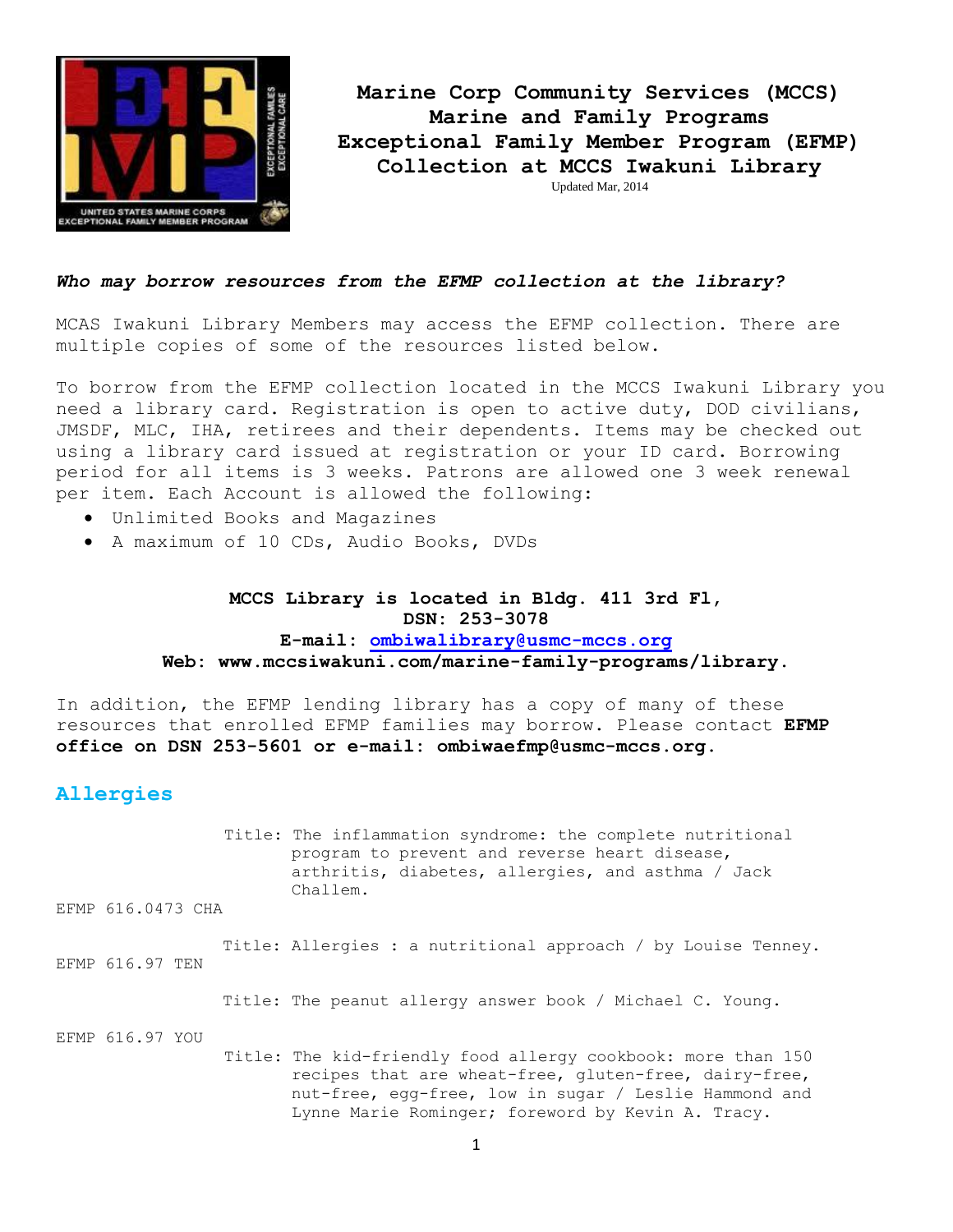EFMP 641.5 KID

 Title: Allergies / Marie Borrel ; [English trans. by JMS Books]. EFMP 616.9706 BOR

#### **ADHD**

 Title: The ritalin fact book: what your doctor won't tell you about ADHD and stimulant drugs / Peter R. Breggin. EFMP 615.788 BRE Title: The gift of ADHD activity book: 101 ways to turn your child's problems into strengths / Lara Honos-Webb. EFMP 618.92 HON

## **Asthma**

| EFMP 616.2 GRE |  | Title: Asthma / by Alissa Greenberg.                                                                                            |
|----------------|--|---------------------------------------------------------------------------------------------------------------------------------|
| EFMP 616.2 JOS |  | Title: Sinus relief now: the groundbreaking 5-step program<br>for sinus, allergy, and asthma sufferers / Jordan S.<br>Josephson |

## **Autism**

|                 | EFMP 346.013 DEB | Title: Autism, advocates, and law enforcement professionals:<br>recognizing and reducing risk situations for people<br>with autism spectrum disorders / Dennis Debbaudt.          |
|-----------------|------------------|-----------------------------------------------------------------------------------------------------------------------------------------------------------------------------------|
|                 |                  | Title: Ten things your student with autism wishes you knew /                                                                                                                      |
|                 | EFMP 371.94 TEN  | Ellen Notbohm with Veronica Zysk.                                                                                                                                                 |
|                 |                  | Title: Autism life skills : from communication and safety to<br>self-esteem and more--10 essential abilities every<br>child needs and deserves to learn / Chantal<br>Sicile-Kira. |
|                 | EFMP 618.92 SIC  |                                                                                                                                                                                   |
|                 | EFMP 618.92 STI  | Title: The autism answer book / William Stillman.                                                                                                                                 |
|                 |                  | Title: The verbal behavior approach : how to teach children<br>with autism and related disorders / Mary Lynch<br>Barbera, with Tracy Rasmussen ; foreword by Mark L.<br>Sundberg. |
|                 | EFMP 618.92 VER  |                                                                                                                                                                                   |
| EFMP 618.92 WHI |                  | Title: A child's journey out of autism : one family's story<br>of living in hope and finding a cure / Leeann Whiffen.                                                             |
|                 |                  | Title: 101 games and activities for children with autism,<br>Asperger's, and sensory processing disorders / Tara                                                                  |
|                 |                  | 2                                                                                                                                                                                 |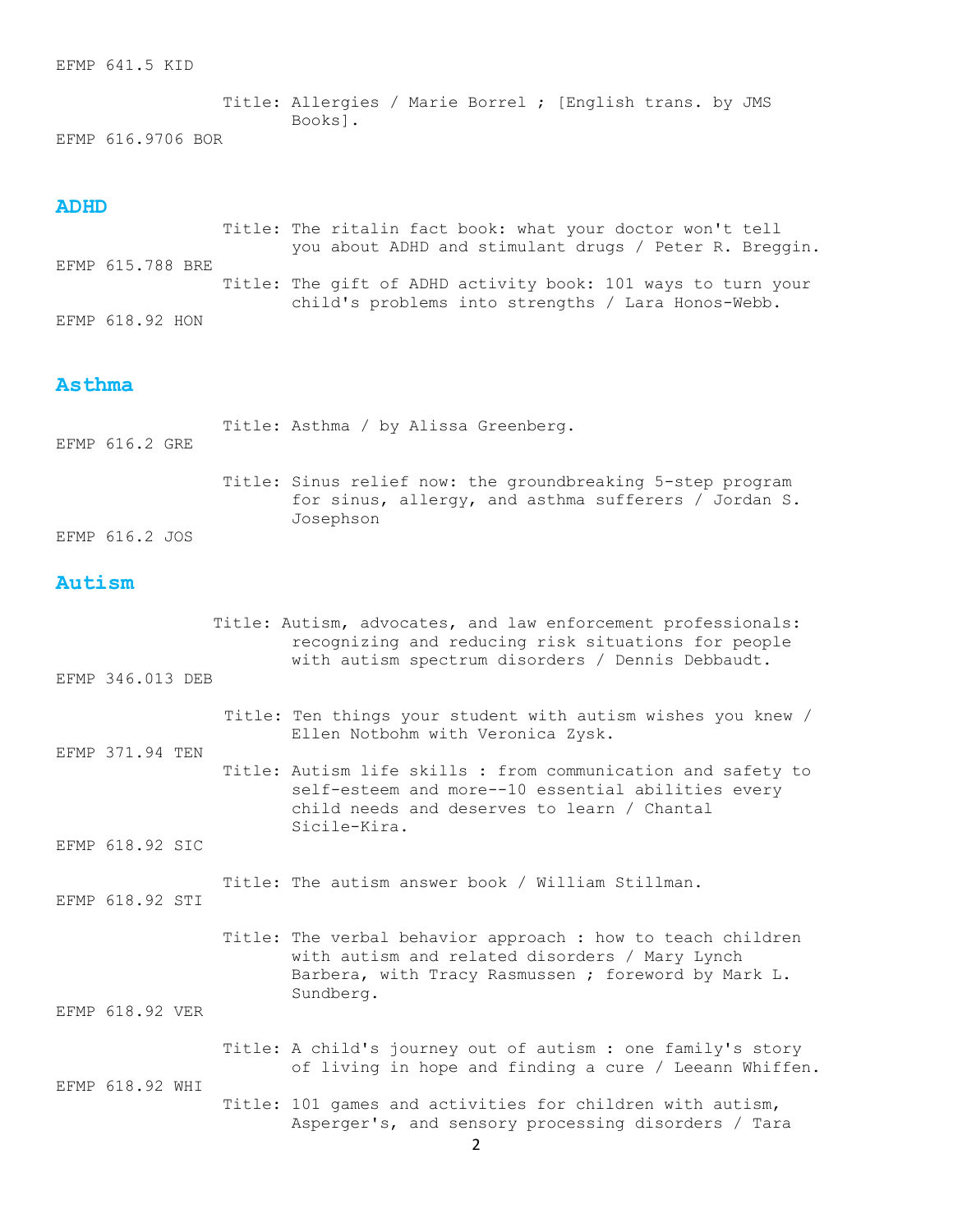Delaney. EFMP 618.928 DEL Title: Empowered autism parenting : celebrating (and defending) your child's place in the world / William Stillman. EFMP 618.928 STI Title: The autism social skills picture book : teaching communication, play and emotion / by Jed Baker. EFMP 618.9285 BAK Title: The autism sourcebook : everything you need to know about diagnosis, treatment, coping, and healing / Karen Siff Exkorn. EFMP 618.9289 EXK Title: 1001 great ideas for teaching and raising children with autism spectrum disorders / by Ellen Notbohm and Veronica Zysk. EFMP 618.9289 ONE Title: Thinking in pictures : and other reports from my life with autism / Temple Grandin ; with a foreword by Oliver Sacks. EFMP 616.85 GRA Title: Autism and the transition to adulthood : success beyond the classroom / by Paul Wehman, Marcia Datlow Smith, and Carol Schall. Title: Ten things every child with autism wishes you knew / Ellen Notbohm. EFMP 618.92 NOT Title: Autism's false prophets : bad science, risky medicine, and the search for a cure / Paul A. Offit. EFMP 618.92 OFF

#### **Diabetes**

|                |  | Title: American Diabetes Association complete quide to<br>diabetes.                                                                                                                                              |
|----------------|--|------------------------------------------------------------------------------------------------------------------------------------------------------------------------------------------------------------------|
| EFMP 616.4 AME |  | Title: Dr. Neal Barnard's program for reversing diabetes:<br>the scientifically proven system for reversing<br>diabetes without drugs / Neal D. Barnard ; with menus<br>and recipes by Bryanna Clark Grogan.     |
| EFMP 616.4 BAR |  | Title: The first year--type 2 diabetes: an essential guide<br>for the newly diagnosed / Gretchen Becker ; foreword<br>by Allison B. Goldfine.                                                                    |
| EFMP 616.4 BEC |  | Title: Dr. Bernstein's diabetes solution: the complete quide<br>to achieving normal blood sugars / Richard K.<br>Bernstein ; foreword by Frank Vinicor ; recipes by<br>Karen A. Weinstock and Timothy J. Aubert. |
| EFMP 616.4 BER |  | Title: Diabetes 911: how to handle everyday emergencies /<br>Larry A. Fox and Sandra L. Weber.                                                                                                                   |
| EFMP 616.4 DIA |  | Title: Blood sugar 101: what they don't tell you about                                                                                                                                                           |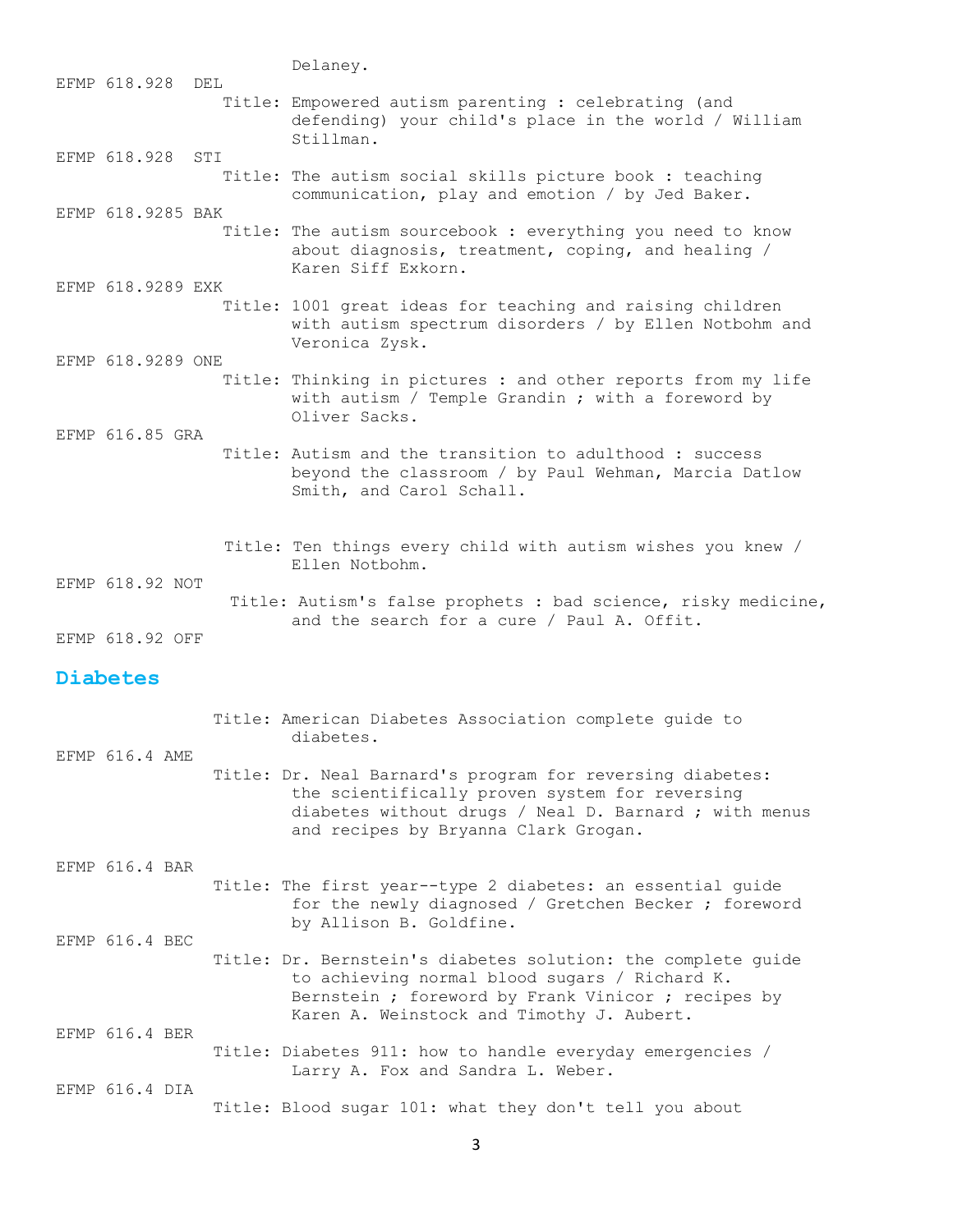diabetes / Jenny Ruhl. EFMP 616.4 RUH Title: Living with juvenile diabetes: a practical guide for parents and caregivers / Victoria Peurrung. EFMP 618.92 PEU Title: Diabetes and Heart Healthy Cookbook. EFMP 641.5 DIA Title: Diabetes snacks, treats & easy eats for kids: 130 recipes for the foods kids really like to eat / Barbara Grunes, with Linda R. Yoakam. EFMP 641.5 DIA Title: Diabetes snacks, treats & easy eats for kids: 130 recipes for the foods kids really like to eat / Barbara Grunes, with Linda R. Yoakam. EFMP 641.5 DIA Title: Diabetes snacks, treats & easy eats for kids: 130 recipes for the foods kids really like to eat / Barbara Grunes, with Linda R. Yoakam. EFMP 641.5 DIA Title: Diabetes & pregnancy: what to expect / [produced and written by members of the Task Force for the American Diabetes Association Council on Pregnancy]. EFMP 618.3 DIA

#### **Case Management**

| EFMP 361.32 ROT |  | Title: Case management: integrating individual and community<br>practice / Jack Rothman, Jon Simon Sager.                                  |
|-----------------|--|--------------------------------------------------------------------------------------------------------------------------------------------|
|                 |  | Title: Caring for our children: national health and safety<br>performance standards ; guidelines for early care and<br>education programs. |
| EFMP 372.21 CAR |  |                                                                                                                                            |
|                 |  | Title: Fundamentals of case management practice: skills for<br>the human services / Nancy Summers.                                         |
| EFMP 361.32 SUM |  |                                                                                                                                            |
| EFMP 618.92 PED |  | Title: Pediatric life care planning and case management /<br>edited by Susan Riddick-Grisham, Laura M. Deming.                             |
|                 |  | Title: Guidelines for pediatric home health care / Section on<br>Home Care, American Academy of Pediatrics.                                |
| EFMP 618.92 GUI |  | Title: Managing chronic health needs in child care and                                                                                     |
|                 |  | schools: a quick reference quide / editors, Elaine A.                                                                                      |
|                 |  | Donoghue, Colleen A. Kraft.                                                                                                                |
|                 |  |                                                                                                                                            |

EFMP 618.92 MAN

Title: Families, professionals, and exceptionality: positive

4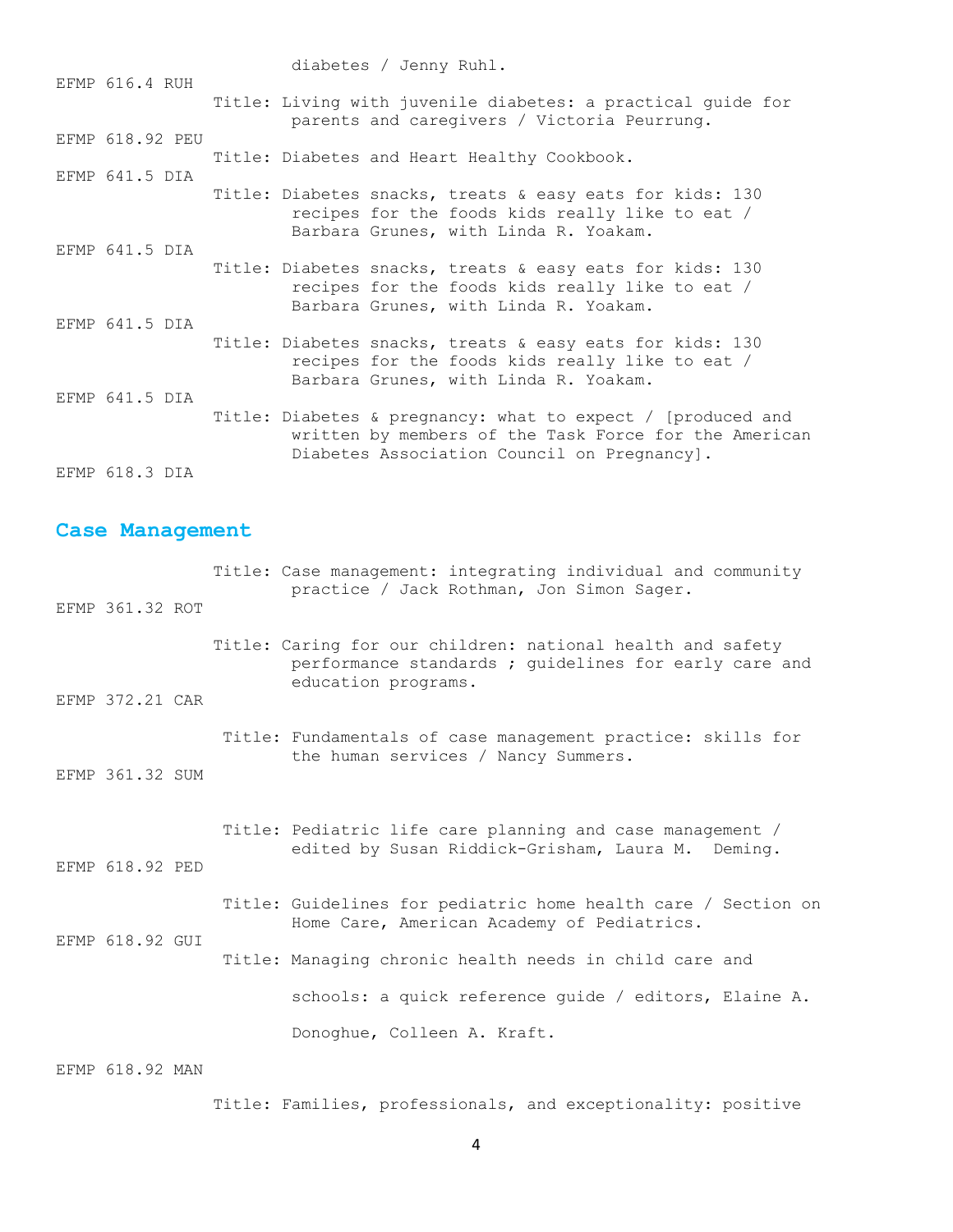... [et al.].

EFMP 649.15 FAM

## **Exceptional needs - miscellaneous**

| EFMP 306.7 WAL   | Title: The facts of life-- and more: sexuality and intimacy<br>for people with intellectual disabilities / edited by<br>Leslie Walker-Hirsch. |
|------------------|-----------------------------------------------------------------------------------------------------------------------------------------------|
| EFMP 321 GAR     | Title: An introduction to young children with special needs:<br>birth through age eight / Richard M. Gargiulo,<br>Jennifer L. Kilgo.          |
| EFMP 728.087 JOR | Title: Universal design for the home: great looking, great<br>living design for all ages, abilities, and<br>circumstances / Wendy A. Jordan.  |

#### **Down Syndrome**

 Title: Down syndrome: visions for the 21st century / edited by William I. Cohen, Lynn Nadel, Myra E. Madnick. EFMP 616.858 DOW

 Title: Down syndrome: the facts / Mark Selikowitz. EFMP 618.92 SEL

## **Individual Education Plans (IEPs)**

| EFMP 371.9046 IEP | Title: IEP and inclusion tips for parents and teachers / Anne<br>I. Eason, Kathleen Whitbread.                                               |
|-------------------|----------------------------------------------------------------------------------------------------------------------------------------------|
|                   | Title: All about IEPs: answers to frequently asked questions<br>about IEPs / Peter W.D. Wright, Pamela Darr Wright,<br>Sandra Webb O'Connor. |
| EFMP 371.904 WRI  |                                                                                                                                              |
|                   | Title: How to compromise with your school district without<br>compromising your child / Gary Mayerson.                                       |
| EFMP 371.19 MAY   |                                                                                                                                              |
|                   | Title: Wrightslaw: special education law / Peter W. D.<br>Wright & Pamela Darr Wright.                                                       |
| EFMP 371.9 WRI    |                                                                                                                                              |
|                   |                                                                                                                                              |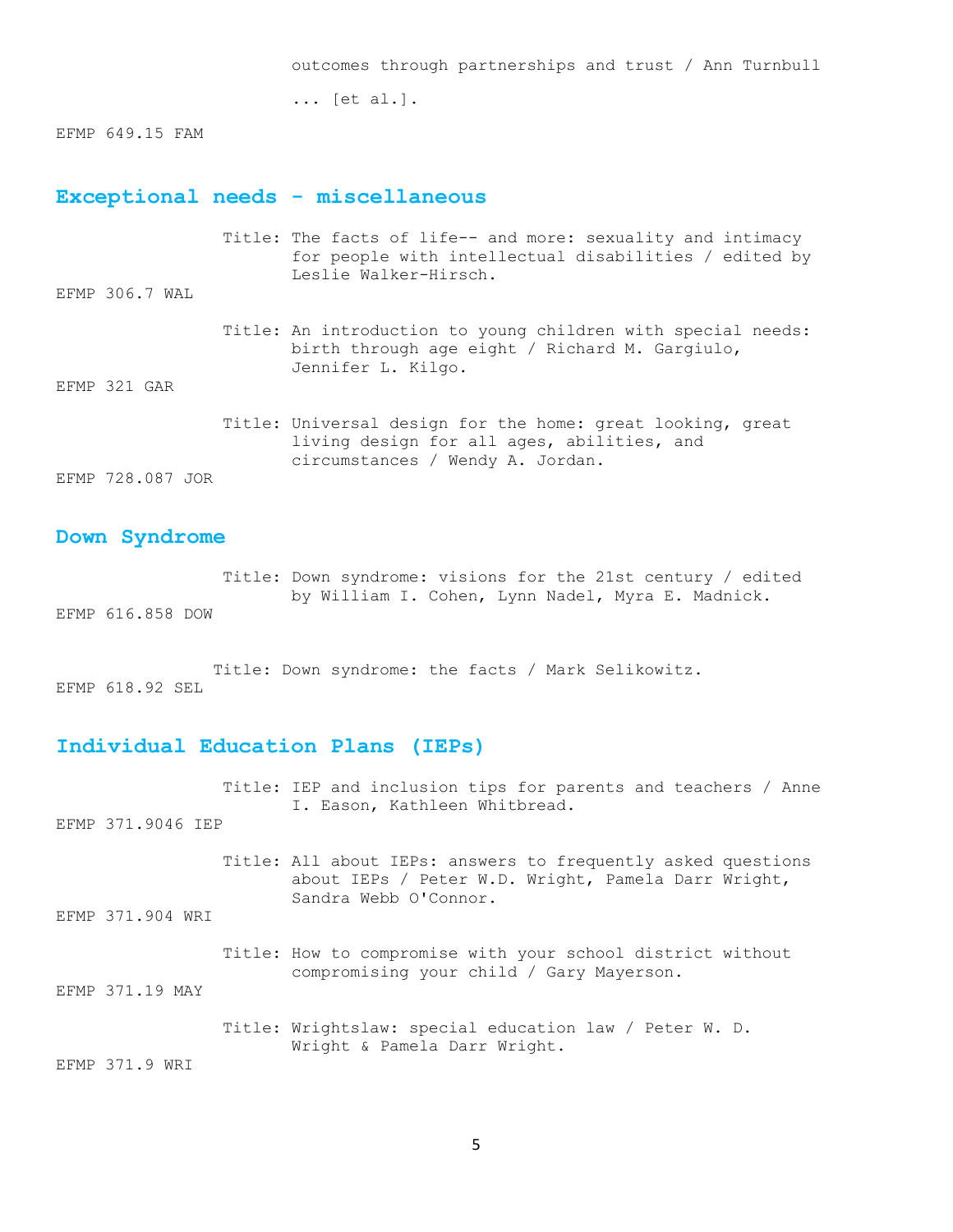# **Parents/Caregivers**

| EFMP 362.196 SMI | Title: A balanced life: nine strategies for coping with the<br>mental health problems of a loved one / Tom Smith.                                                                                       |
|------------------|---------------------------------------------------------------------------------------------------------------------------------------------------------------------------------------------------------|
| EFMP 362,408 CAN | Title: Chicken soup for the soul: children with special<br>needs : stories of love and understanding for those<br>who care for children with disabilities $/$ [compiled<br>by] Jack Canfield  [et al.]. |
|                  | Title: Married with special-needs children: a couples' guide<br>to keeping connected / Laura E. Marshak, Fran Pollock<br>Prezant.                                                                       |
| EFMP 646.78 MAR  |                                                                                                                                                                                                         |

## **Skills development**

| EFMP 302.14 REA   |     | Title: Ready-to-use social skills lessons & activities for<br>grades 4-6 / Ruth Weltmann Begun, editor.                                                                                                       |
|-------------------|-----|---------------------------------------------------------------------------------------------------------------------------------------------------------------------------------------------------------------|
| EFMP 371.9        | MAN | Title: Social skills activities for special children /<br>Darlene Mannix.                                                                                                                                     |
|                   |     | Title: Life skills activities for secondary students with<br>special needs / Darlene Mannix.                                                                                                                  |
| EFMP 362.82       | MAN | Title: Life skills activities for special children / Darlene<br>Mannix.                                                                                                                                       |
|                   |     | Title: 104 activities that build: self-esteem, teamwork,<br>communication, anger management, self-discovery, and<br>coping skills / by Alanna Jones.                                                          |
| EFMP 372.1395 JON |     |                                                                                                                                                                                                               |
|                   |     | Title: A 5 is against the law! : social boundaries : straight<br>up! : / Kari Dunn Baron.                                                                                                                     |
| EFMP 616.85 BUR   |     | Title: The social skills picture book for high school and<br>beyond / Jed Baker.                                                                                                                              |
| EFMP 618.92 BAK   |     |                                                                                                                                                                                                               |
|                   |     | Title: The ADHD workbook for parents: a guide for parents of<br>children ages 2-12 with<br>attention-deficit/hyperactivity disorder / Harvey C.<br>Parker.                                                    |
| EFMP 649.154      | PAR |                                                                                                                                                                                                               |
|                   |     | Title: Early intervention games: fun, joyful ways to develop<br>social and motor skills in children with autism<br>spectrum or sensory processing disorders / Barbara<br>Sher; illustrations by Ralph Butler. |
| EFMP 649.154      | SHE | Title: Toilet training for individuals with autism or other<br>developmental issues : a comprehensive quide for                                                                                               |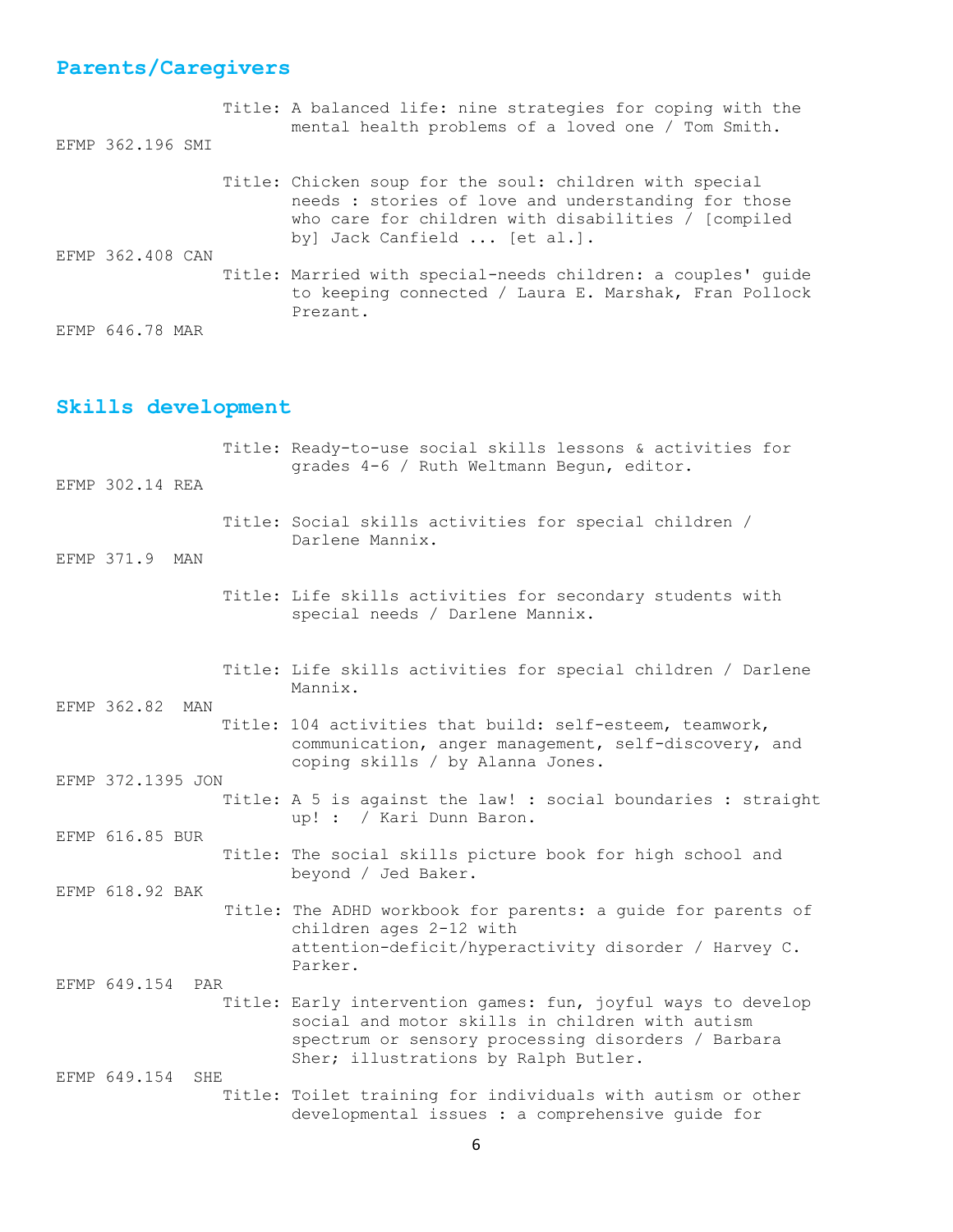EFMP 649.62 WHE

#### **DVDS**

EFMP DVD 616.8589 ADH

- Title: I'm Tyler [videorecording]: don't be surprised / ME & V.
	- Title: Dealing with ADHD [videorecording]: attention deficit/hyperactivity disorder / [produced, directed and edited by Ron Greene].
- EFMP DVD 305.908 IMT Title: Surviving due process [videorecording] : when parents and the school board disagree : Stephen Jeffers v. School Board / presented by Legal Advocacy Center/Virginia Coalition for Students with Disabilities, Harbor House Law Press, Inc., Reed Smith LLP.
- EFMP DVD 344.73 SUR

EFMP DVD 616.85 AUT

- Title: Autism and me [videorecording] / producer/director, Rory Hoy.
- Title: Being bullied [videorecording]: strategies & solutions for children with Asperger's / Nick Dubin ; produced by Nick Dubin, Larry Dubin.
- EFMP DVD 616.8588 BEI

EFMP DVD 616.85882 AUT

EFMP DVD 616.8589 ADH

EFMP DVD 616.8589 MED

- Title: Autism is a world [videorecording] / CNN ; State of the Art, Inc.
- Title: ADHD [videorecording] : what do we know?.
- Title: Medication for ADHD [videorecording] : yes or no? : a practical guide / Thomas W. Phelan and Jonathan Bloomberg.
- Title: Medication for ADHD [videorecording] : yes or no? : a practical guide / Thomas W. Phelan and Jonathan Bloomberg.
- EFMP DVD 616.8589 MED Title: The autistic ABA therapist [videorecording] : an interview with Kelly Londenberg / a documentary by Schwan Park in association with E.K. Usui Lee Productions, Inc. [and] in association with the Janice Wakefield Foundation; Sang Hyun Lee, producer; written by Travis Wakefield and Schwan Park. EFMP DVD 616.8982 AUT
- Title: Diagnosis: Autism [videorecording] / CBS Broadcasting Inc. ; produced by Karen M. Sughrue. EFMP DVD 616.8982 DIA Title: Normal people scare me [videorecording] / the Autism
	- Perspective presents; produced by Joey Travolta;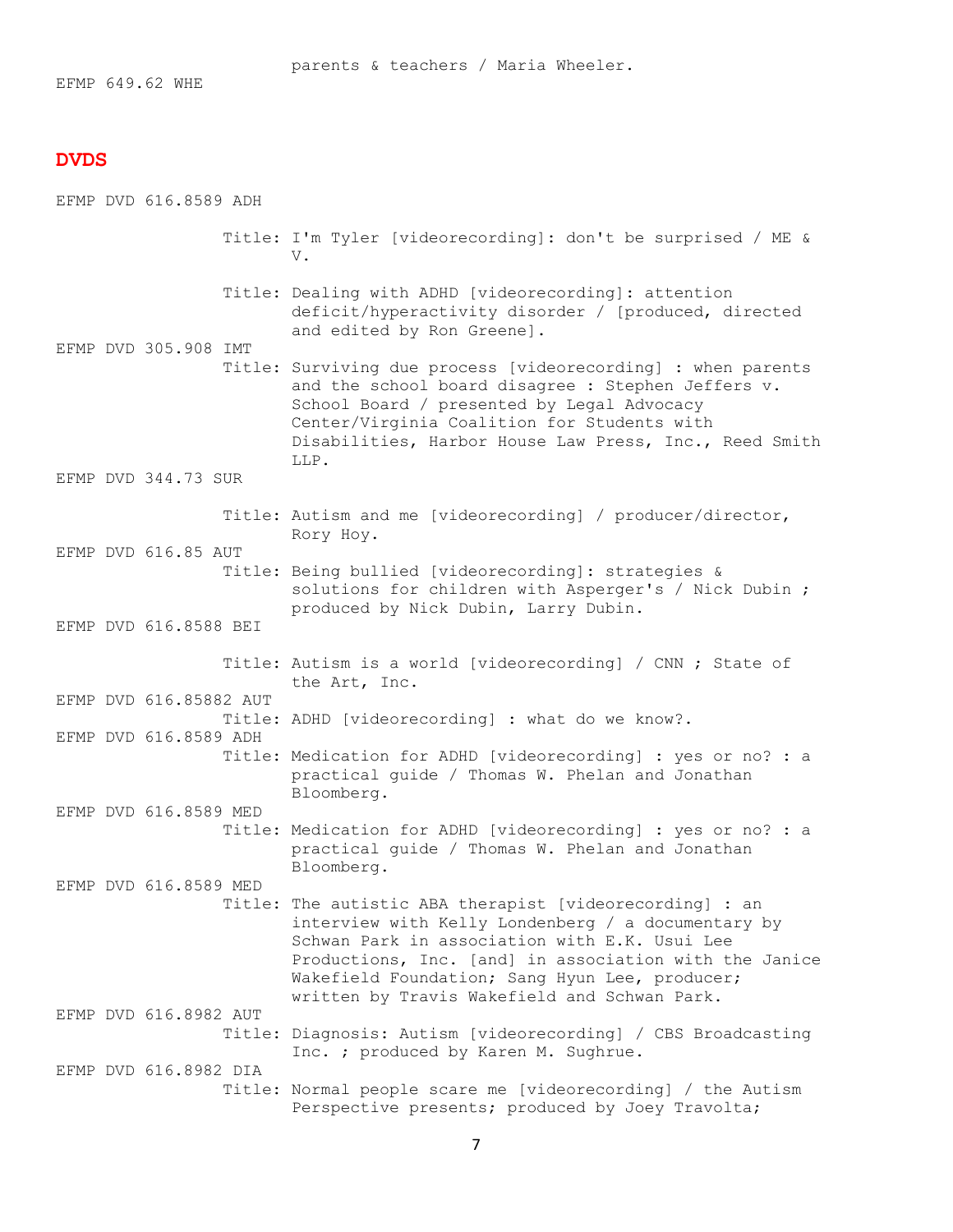directed by Taylor Cross & Keri Bowers ; Big Blue Moon Productions.

EFMP DVD 616.8982 NOR Title: Through the eyes of autism [videorecording] / a film by Erica Jean. EFMP DVD 616.8982 THR

 Title: Down syndrome [videorecording]: the first 18 months / Blueberry Shoes Productions LLC presents; written, produced and directed by Will Schermerhorn. EFMP DVD 618.85 DOW

 Title: Aut-erobics. Autism movement therapy [videorecording] / produced & directed by Chris Sanborn.

 Title: Autism yesterday [videorecording] : autism is reversible / AWOW presents a Generation Rescue film ; directed by Pasquale R. Notaro III ; executive producers, Lisa and J.B. Handley.

EFMP DVD 618.9289 AUT Title: Kibbles rockin' clubhouse. Vol. 1, Expressing yourself [videorecording] / a presentation of NoteAbilities, Inc. in association with Eugene Scott Productions, Inc ; writers, Scott Eugene Leslie, Ann Leslie, Tina Dee ; producer/director, Scott Eugene Leslie.

 Title: OT for children with autism, special needs and typical [videorecording] / Britt Collins.

 Title: Arts [videorecording] / Normal Films presents ; a Keri Bowers film; produced and directed by Keri Bowers ; co-producer, Brad Geiszler.

EFMP DVD 700.87 ART Title: Putting on the Brakes activity book for kids with ADD or ADHD / by Patricia O. Quinn and Judith M. Stern ; illustrated by Joe Lee.

> Title: ADHD, what can we do? [videorecording] / Kevin Dawkins Productions; Guilford Publications ; Kevin Dawkins, producer/writer; Russell Barker, program development.

## **For children**

EFMP DVD 649 KID

EFMP DVD 649 OTF

EFMP DVD 618.9285 AUT

EFMP C BAN Title: When my worries get too big! : a relaxation book for children who live with anxiety / written and illustrated by Kari Dunn Buron ; foreword by Brenda Smith Myles. EFMP C BUR Title: Arnie and the new kid / Nancy Carlson. EFMP C CAR Title: Today I feel silly & other moods that make my day / by Jamie Lee Curtis ; illustrated by Laura Cornell. EFMP C CUR Title: Just because / Rebecca Elliott. EFMP C ELL Title: A walk in the rain with a brain / Edward M. Hallowell ; illustrations by Bill Mayer.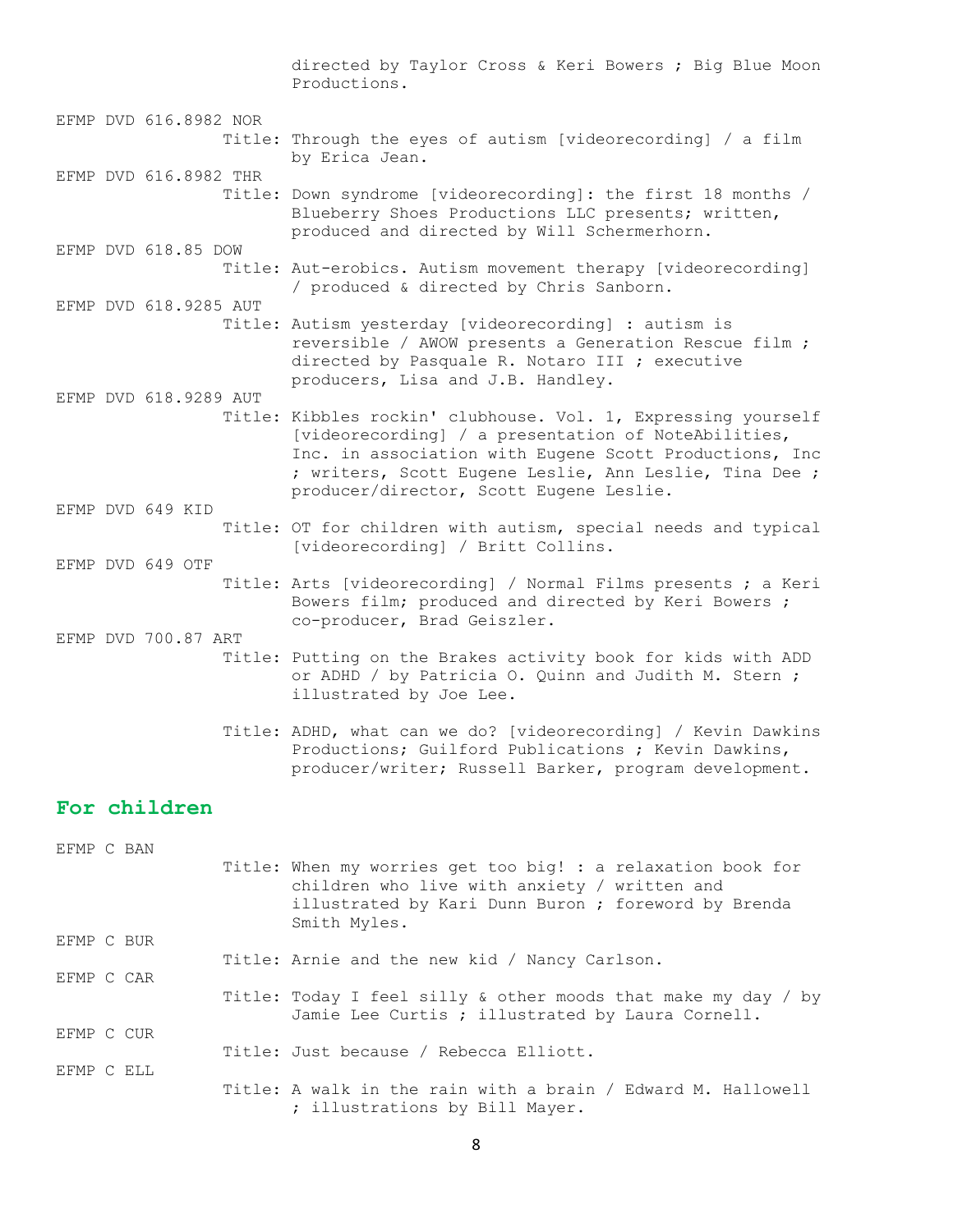| EFMP C HAL               | Title: In Jesse's shoes : appreciating kids with special<br>needs / Beverly Lewis ; illustrated by Laura Nikiel.                             |
|--------------------------|----------------------------------------------------------------------------------------------------------------------------------------------|
| EFMP C LEW               | Title: The pirate of kindergarten / by George Ella Lyon ;                                                                                    |
| EFMP C LYO               | illustrated by Lynne Avril.<br>Title: My friend has Down syndrome / text, Jennifer                                                           |
| EFMP C MOO               | Moore-Mallinos ; illustrations, Marta F*abrega.                                                                                              |
|                          | Title: My brother is autistic / text, Jennifer Moore-Mallinos<br>; illustrations, Marta F*abrega.                                            |
| EFMP C MOO<br>EFMP C OSO | Title: My buddy / Audrey Osofsky ; illustrated by Ted Rand.                                                                                  |
| EFMP C PAR               | Title: It's okay to be different / Todd Parr.                                                                                                |
|                          | Title: My brother Charlie / written by Holly Robinson Peete<br>and Ryan Elizabeth Peete with Denene Millner ;<br>pictures by Shane W. Evans. |
| EFMP C PEE               | Title: Since we're friends / Celeste Shally ; illustrated by<br>David Harrington.                                                            |
| EFMP C SHA               | Title: We'll paint the octopus red / Stephanie Stuve-Bodeen;<br>illustrations by Pam DeVito.                                                 |
| EFMP C STU               | Title: Don't call me special: a first look at disability /<br>Pat Thomas; illustrated by Lesley Harker.                                      |
| EFMP C THO               | Title: Dad, Jackie, and me / Myron Uhlberg ; illustrated by<br>Colin Bootman.                                                                |
| EFMP C UHL               | Title: Susan laughs / Jeanne Willis ; illustrated by Tony<br>Ross.                                                                           |
| EFMP C WIL               | Title: My friend Isabelle / Eliza Woloson ; illustrated by<br>Bryan Gough.                                                                   |
|                          | Title: When Sophie gets angry-- really, really angry-- / by<br>Molly Bang.                                                                   |

## **Books for youth/teens**

EFMP YA 371.93 PUT Title: Putting on the Brakes activity book for kids with ADD or ADHD / by Patricia O. Quinn and Judith M. Stern ; illustrated by Joe Lee. EFMP YA 371.93 PUT Title: Putting on the Brakes activity book for kids with ADD or ADHD / by Patricia O. Quinn and Judith M. Stern ; illustrated by Joe Lee. EFMP YA 371.93 PUT Title: How rude! : the teenagers' guide to good manners, proper behavior, and not grossing people out / by Alex J. Packer ; edited by Pamela Espeland ; illustrated by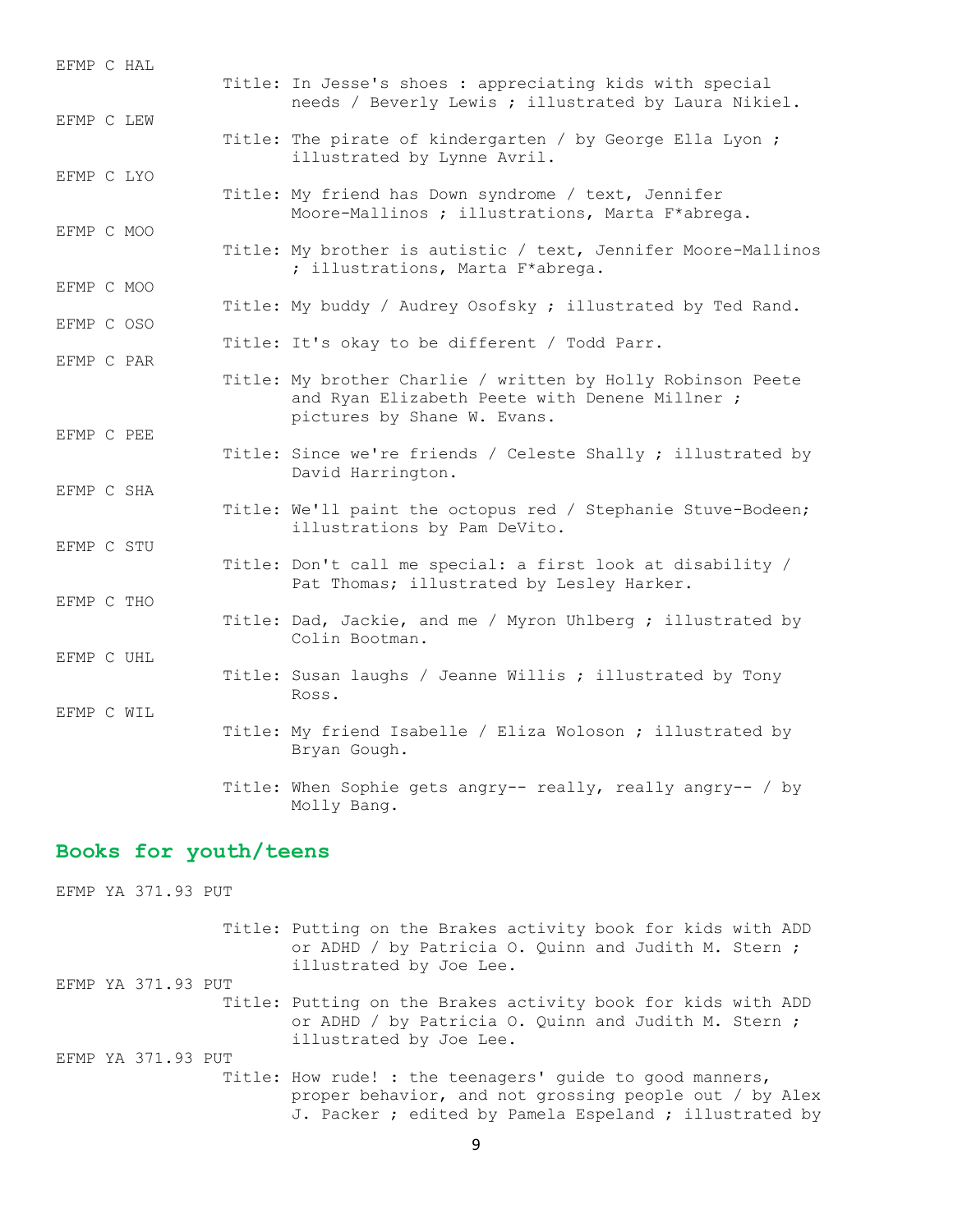Jeff Tolbert. EFMP YA 395.123 HOW Title: My sister Rose has diabetes / written by Monica Driscoll Beatty ; illustrated by Kathy Parkinson. EFMP YA 616.4 BEA Title: Even superheroes get diabetes / by Sue Ganz-Schmitt ; illustrated by Micah Chambers-Goldberg. EFMP YA 616.4 GAN Title: Even little kids get diabetes / Connie White Pirner ; pictures by Nadine Bernard Westcott. EFMP YA 616.4 PIR Title: Everybody is different : a book for young people who have brothers or sisters with autism / written and illustrated by Fiona Bleach. EFMP YA 616.8588 BLE Title: My friend with autism / written by Beverly Bishop ; illustrated by Craig Bishop. EFMP YA 616.85882 BIS Title: The autism acceptance book : being a friend to someone with autism / by Ellen Sabin. EFMP YA 616.85882 SAB Title: Allergies / Alvin Silverstein, Virginia Silverstein, and Laura Silverstein Nunn. EFMP YA 616.97 SIL Title: Different like me : my book of autism heroes / Jennifer Elder ; illustrated by Marc Thomas and Jennifer Elder. EFMP YA 618.92 ELD Title: Asthma / by Sharon Gordon. EFMP YA 618.92 GOR Title: Cory stories: a kid's book about living with ADHD / by Jeanne Kraus ; illustrated by Whitney Martin. EFMP YA 618.92 KRA Title: Learning to slow down and pay attention : a book for kids about ADHD / written by Kathleen G. Nadeau and Ellen B. Dixon ; illustrated by Charles Beyl. EFMP YA 618.92 LEA Title: I have asthma / text, Jennifer Moore-Mallinos ; illustrations, Rosa M. Curto. EFMP YA 618.92 MOO Title: Social skills for teenagers and adults with Asperger syndrome : a practical guide to day-to-day life / Nancy J. Patrick. EFMP YA 618.92 PAT Title: Sensory smarts : a book for kids with ADHD or autism spectrum disorders struggling with sensory integration problems / Kathleen A. Chara and Paul J. Chara, Jr ; with Christian P. Chara ; illustrated by J.M. Berns. EFMP YA 618.92 SEN Title: Autism and me : sibling stories / Ouisie Shapiro ; photographs by Steven Vote. EFMP YA 618.92 SHA Title: The social success workbook for teens: skill-building activities for teens with nonverbal learning disorder, Asperger's disorder & other social-skill problems / Barbara Cooper and Nancy Widdows.